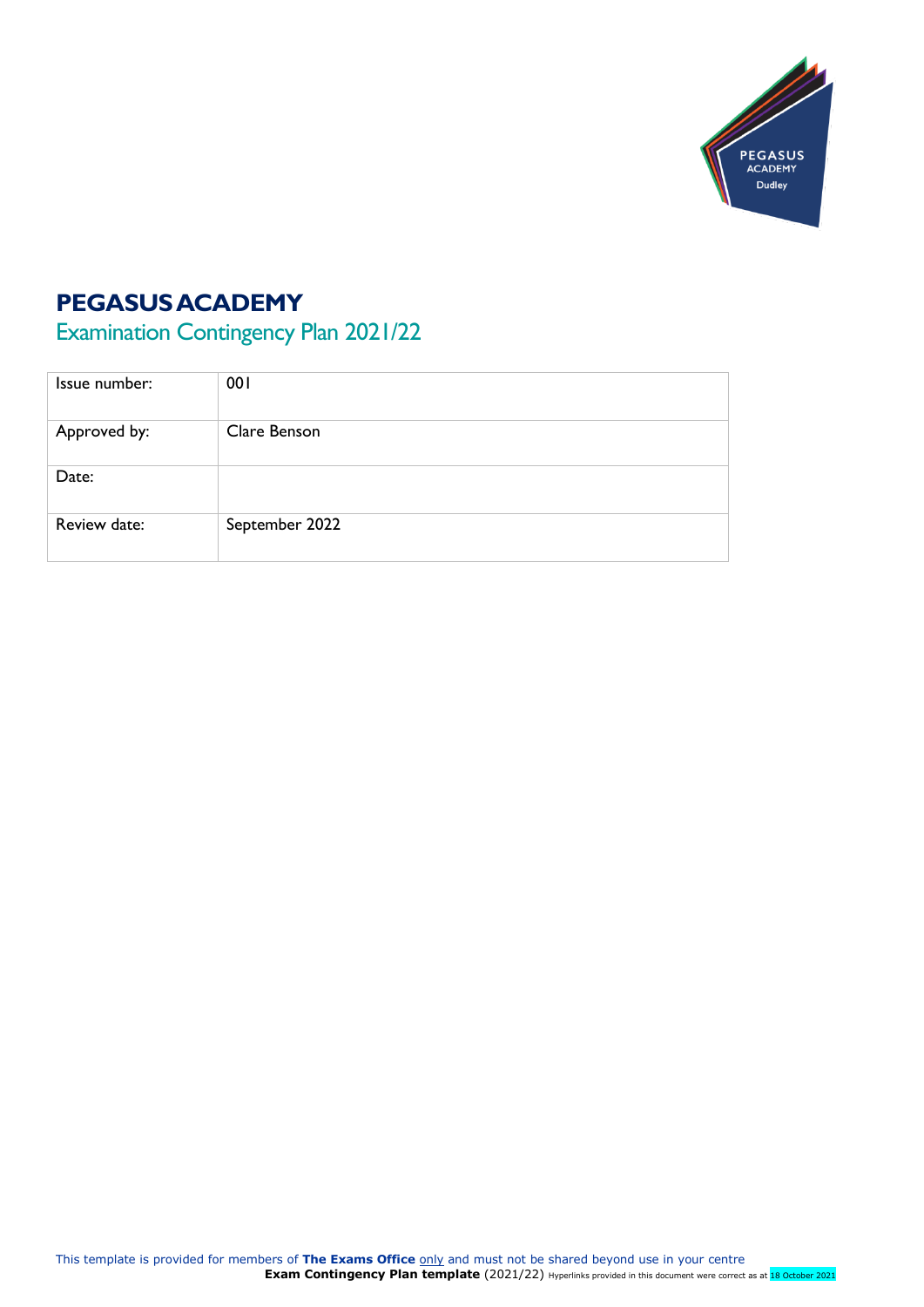# <span id="page-1-0"></span>**Key staff involved in contingency planning**

| Role                                          | Name(s)                                                                                                        |
|-----------------------------------------------|----------------------------------------------------------------------------------------------------------------|
| Head of centre                                | <b>Andrew Landers</b>                                                                                          |
| Exams officer line manager (Senior<br>leader) | <b>Kim Buttery</b>                                                                                             |
| Exams officer                                 | <b>Clare Benson</b>                                                                                            |
| ALS lead/SENCo                                | <b>Rachel Anslow</b>                                                                                           |
| Senior leader(s)                              | Andrew Landers, Sarah Lawson, Karen Potter, Mark Townley, Kim<br><b>Buttery, Sonya Griffiths, Maxine Young</b> |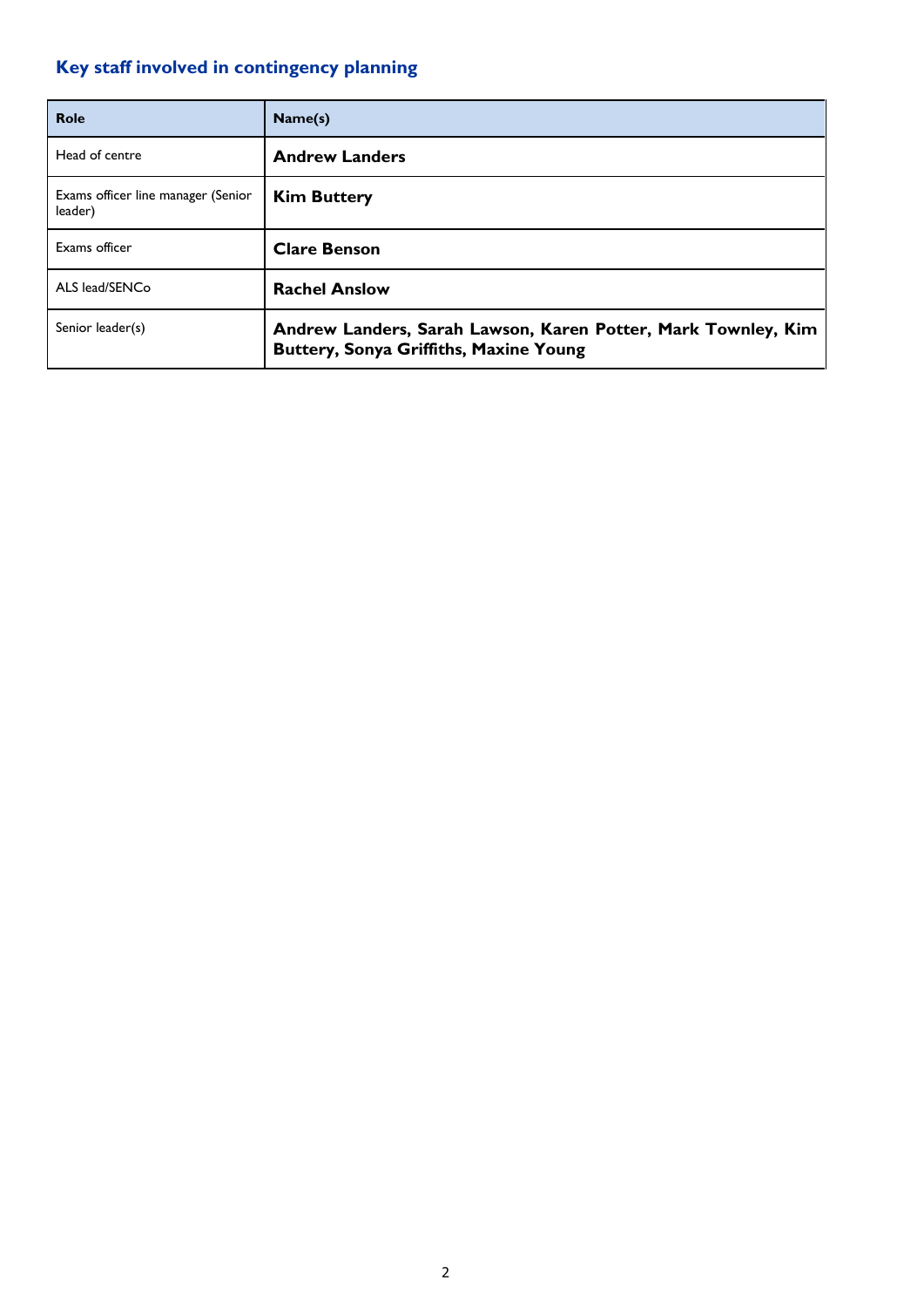# <span id="page-2-0"></span>**Contents**

| $\mathsf{L}$ |                                                                                                  |  |
|--------------|--------------------------------------------------------------------------------------------------|--|
| 2.           |                                                                                                  |  |
| 3.           |                                                                                                  |  |
| 4.           |                                                                                                  |  |
| 5.           | Exam rooms - lack of appropriate rooms or main venues unavailable at short notice  6             |  |
| 6.           |                                                                                                  |  |
| 7.           |                                                                                                  |  |
| 8.           | Disruption of teaching time in the weeks before an exam - centre closed for an extended period 7 |  |
| 9.           |                                                                                                  |  |
| 10.          | Centre at risk of being unable to open as normal during the examination period  8                |  |
| $\Pi$ .      |                                                                                                  |  |
| 12.          |                                                                                                  |  |
| 13.          |                                                                                                  |  |
| 4.           |                                                                                                  |  |
|              |                                                                                                  |  |
|              |                                                                                                  |  |
|              |                                                                                                  |  |
|              |                                                                                                  |  |
|              |                                                                                                  |  |
|              |                                                                                                  |  |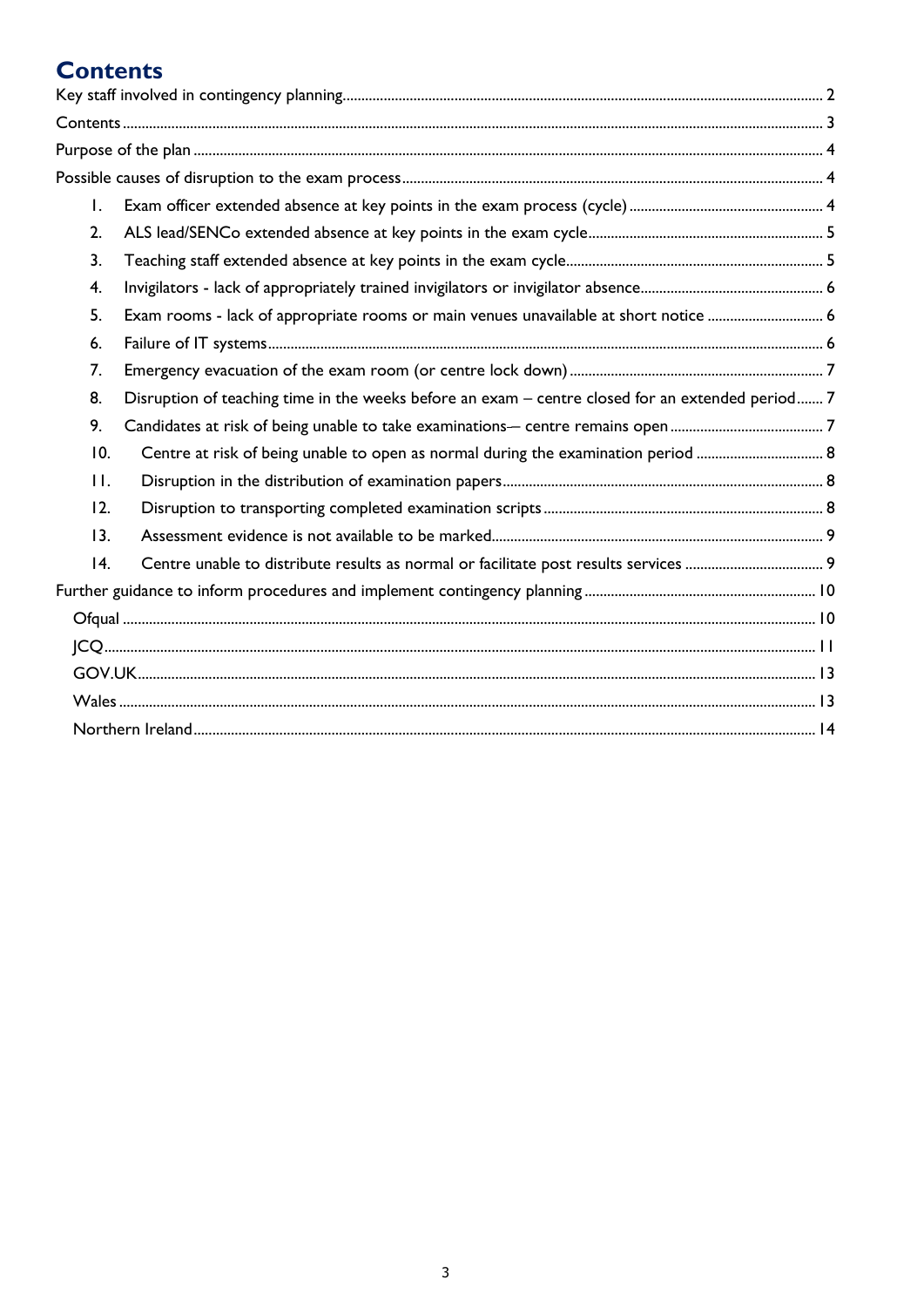# <span id="page-3-0"></span>**Purpose of the plan**

This plan examines potential risks and issues that could cause disruption to the exams process at Pegasus Academy. By outlining actions/procedures to be invoked in case of disruption it is intended to mitigate the impact these disruptions have on our exam process.

Alongside internal processes, this plan is informed by the Ofqual (and Northern Ireland Council for the Curriculum, Examinations and Assessment) **Exam system contingency plan: England, Wales and Northern Ireland** which provides guidance in the publication *What schools and colleges and other centres should do if exams or other assessments are seriously disrupted* and the **JCQ Joint Contingency Plan** for the Examination System in England, Wales and Northern Ireland and the JCQ notice **Preparing for disruption to examinations** (effective from 11 October 2021)*.*

This plan also confirms Pegasus Academy's compliance with JCQ's **General Regulations for Approved Centres** (section 5.3) that the centre has in place:

• a written examination contingency plan which covers all aspects of examination administration. This will allow members of the senior leadership team to act immediately in the event of an emergency or staff absence. The examination contingency plan should reinforce procedures in the event of the centre being unavailable for examinations, or on results day, owing to an unforeseen emergency

# <span id="page-3-2"></span><span id="page-3-1"></span>**Possible causes of disruption to the exam process**

# **1. Exam officer extended absence at key points in the exam process (cycle)**

Criteria for implementation of the plan

Key tasks required in the management and administration of the exam cycle not undertaken including:

Planning

- annual data collection exercise not undertaken to collate information on qualifications and awarding body specifications being delivered
- annual exams plan not produced identifying essential key tasks, key dates and deadlines
- sufficient invigilators not recruited

Entries

- awarding bodies not being informed of early/estimated entries which prompts release of early information required by teaching staff
- candidates not being entered with awarding bodies for external exams/assessment
- awarding body entry deadlines missed or late or other penalty fees being incurred

Pre-exams

- invigilators not trained or updated on changes to instructions for conducting exams
- exam timetabling, rooming allocation; and invigilation schedules not prepared
- candidates not briefed on exam timetables and awarding body information for candidates
- confidential exam/assessment materials and candidates' work not stored under required secure conditions
- internal assessment marks and samples of candidates' work not submitted to awarding bodies/external moderators

Exam time

- exams/assessments not taken under the conditions prescribed by awarding bodies
- required reports/requests not submitted to awarding bodies during exam/assessment periods, for example very late arrival, suspected malpractice, special consideration
- candidates' scripts not dispatched as required for marking to awarding bodies

Results and post-results

- access to examination results affecting the distribution of results to candidates
- the facilitation of the post-results services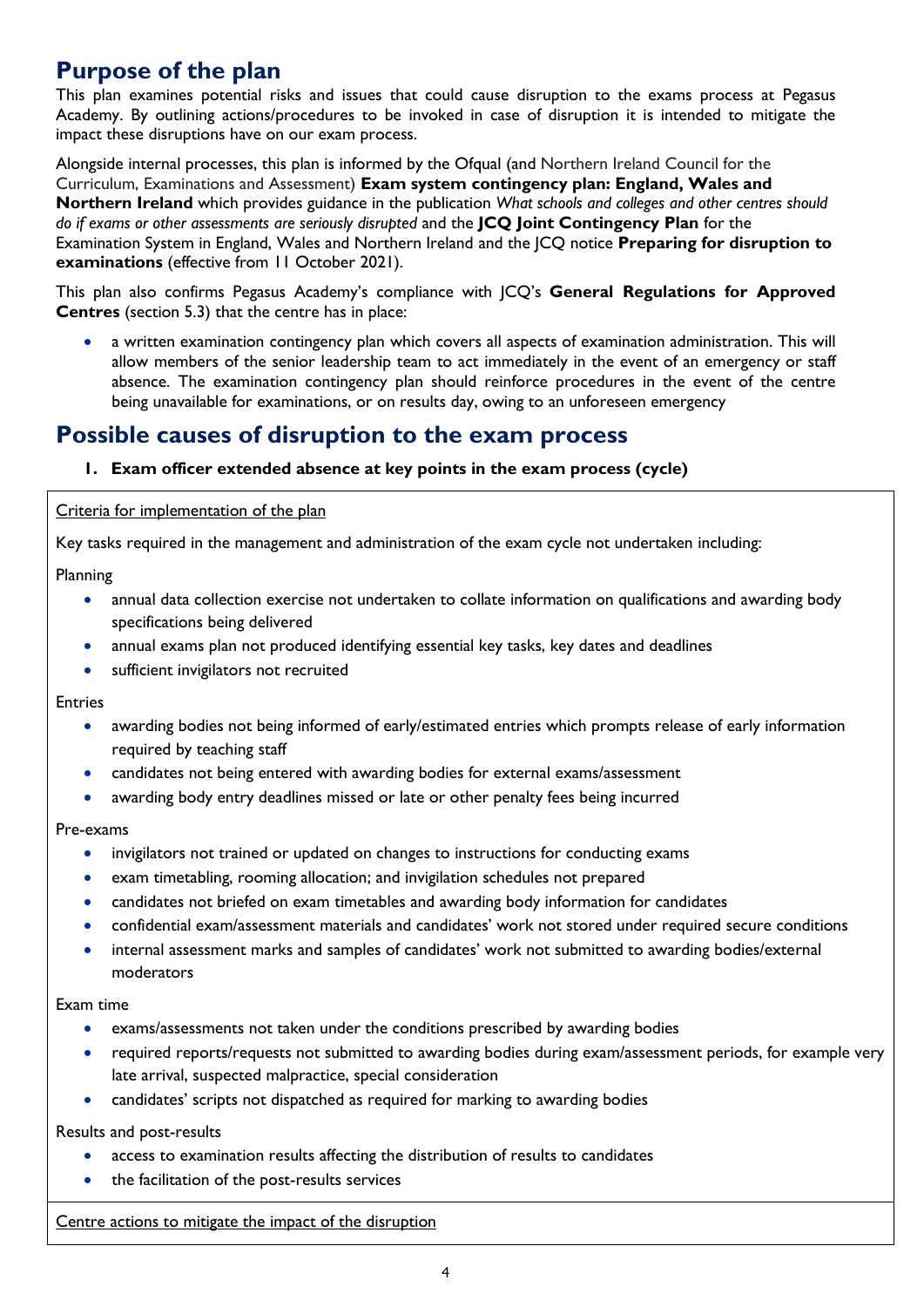- The Examinations Office from another school within the DAT can be requested to provide assistance.
- SIPS-IT can be requested to provide assistance with technical aspects surrounding exam entries, timetabling, and applications for access arrangements and special consideration.
- The Head of Centre can nominate a "deputy" to cover specific roles and tasks associated with the successful running of an examination season.

# <span id="page-4-0"></span>**2. ALS lead/SENCo extended absence at key points in the exam cycle**

## Criteria for implementation of the plan

Key tasks required in the management and administration of the access arrangements process within the exam cycle not undertaken including:

Planning

- candidates not tested/assessed to identify potential access arrangement requirements
- centre fails to recognise its duties towards disabled candidates as defined under the terms of the Equality Act 2010
- evidence of need and evidence to support normal way of working not collated

## Pre-exams

- approval for access arrangements not applied for to the awarding body
- centre-delegated arrangements not put in place
- modified paper requirements not identified in a timely manner to enable ordering to meet external deadline
- staff (facilitators) providing support to access arrangement candidates not allocated and trained

## Exam time

• access arrangement candidate support not arranged for exam rooms

## Centre actions to mitigate the impact of the disruption

- The SENCO from another school within the DAT can be requested to provide assistance with the process of testing/assessing a candidate's needs for access arrangements.
- The SEN Administrative Support Assistant, with the support of the Exams Officer, can be requested to take over tasks associated with the examination season until the SENCO returns.

# <span id="page-4-1"></span>**3. Teaching staff extended absence at key points in the exam cycle**

Criteria for implementation of the plan

Key tasks not undertaken including:

Early/estimated entry information not provided to the exams officer on time; resulting in pre-release information not being received

Final entry information not provided to the exams officer on time; resulting in candidates not being entered for exams/assessments or being entered late/late or other penalty fees being charged by awarding bodies

Non-examination assessment tasks not set/issued/taken by candidates as scheduled

Candidates not being informed of centre assessed marks before marks are submitted to the awarding body and therefore not being able to consider appealing internal assessment decisions and requesting a review of the centre's marking

Internal assessment marks and candidates' work not provided to meet awarding body submission deadlines

- Subject leader / deputy or line manager to provide exams officer with details of estimated/final entries.
- Subject leader / deputy or line manager to ensure that all NEA tasks are sat by the candidate as required by the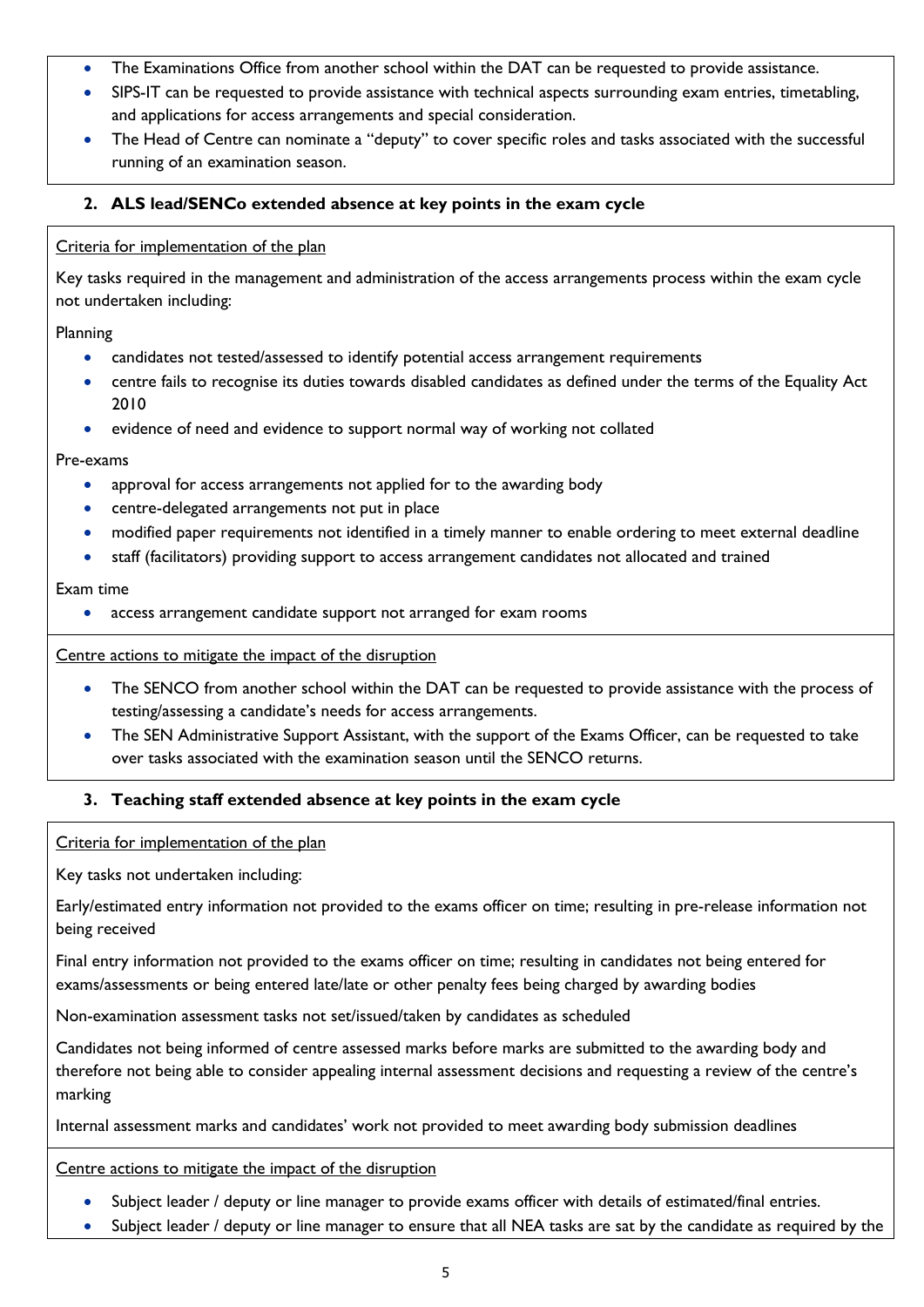course, and that all guidelines are followed.

- Subject leader / deputy or line manager to provide Exams Officer with details of controlled assessment / NEA marks and that requested samples are received by the moderator.
- Subject leader / deputy or line manager to inform candidates of centre assessed marks and ensure that all appropriate documentation has been signed.

# <span id="page-5-0"></span>**4. Invigilators - lack of appropriately trained invigilators or invigilator absence**

Criteria for implementation of the plan

Failure to recruit and train sufficient invigilators to conduct exams

Invigilator shortage on peak exam days

Invigilator absence on the day of an exam

Centre actions to mitigate the impact of the disruption

- Exams Officer to maintain a pool of suitable examination invigilators which can be called upon in the event of illness/absence.
- Exams Officer to collate availability of examination invigilators prior to the start of the exam season to aid in planning.
- Exams Officer to use examination timetable and entry information to determine the number of examination invigilators needed, and where there may be a shortfall.
- Exams Officer to identify academy staff that can be used to provide additional invigilator resources that can be used in the event of a shortfall that cannot be covered by the invigilator pool.
- Exams Officer to annually evaluate invigilator numbers and recruit additional invigilators as required.

# <span id="page-5-1"></span>**5. Exam rooms - lack of appropriate rooms or main venues unavailable at short notice**

Criteria for implementation of the plan

Exams officer unable to identify sufficient/appropriate rooms during exams timetable planning

Insufficient rooms available on peak exam days

Main exam venues unavailable due to an unexpected incident at exam time

Centre actions to mitigate the impact of the disruption

- Exams Officer to investigate the re-rooming of classes at the time of the exam to ensure the availability of examination rooms.
- Exams Officer, alongside the Head of Centre, to identify a list of suitable examination rooms, including reserves.
- Exams Officer and Head of Centre to plan alternative accommodation for the duration of incident, either onsite or at another site within the MAT. Exams Officer to inform appropriate examining bodies as necessary.

# <span id="page-5-2"></span>**6. Failure of IT systems**

Criteria for implementation of the plan

MIS system failure at final entry deadline

MIS system failure during exams preparation

MIS system failure at results release time

Centre actions to mitigate the impact of the disruption

Exams Officer to inform awarding bodies of the situation and request an extension to the deadline.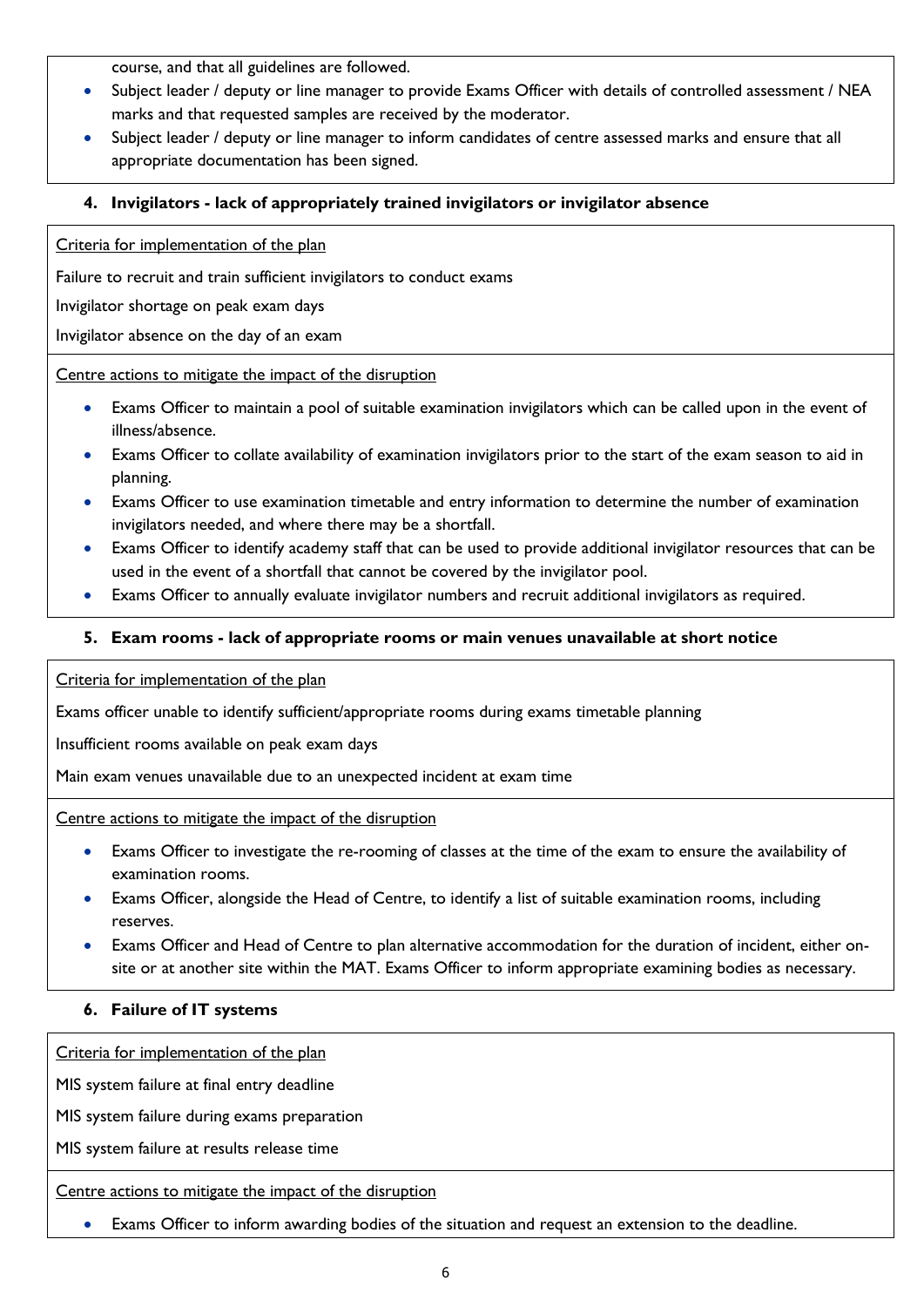- SIPS-IT to be contacted immediately when an MIS system failure occurs, to ensure a swift resolution.
- Exams Officer to investigate the possibility of using an alternative site, within the MAT, to obtain results.
- ICT support to be available during an online examination to deal with any technical issues.
- Exams Officer to contact examining body as necessary if an ICT system failure occurs during an online examination, and investigate the possibility of using a paper-based alternative.
- Exams Officer to apply for special consideration if ICT system failure causes serious disruption during an online examination.

# <span id="page-6-0"></span>**7. Emergency evacuation of the exam room (or centre lock down)**

# Criteria for implementation of the plan

Whole centre evacuation (or lock down) during exam time due to serious incident resulting in exam candidates being unable to start, proceed with or complete their exams

## Centre actions to mitigate the impact of the disruption

- Examination invigilator to record time in which the examination was suspended, and follow centre guidance on emergency evacuation or lock down.
- If possible, Exam Officer and invigilators to restart the examination following the disturbance, readjusting the finishing time as appropriate.
- Exam Officer to inform the examining body as necessary, and apply for special consideration for all candidates affected by the disruption.
- Prior to, and during the examination, as well as throughout the disruption, all candidates should be supervised by the Exams Officer and invigilation team.

# <span id="page-6-1"></span>**8. Disruption of teaching time in the weeks before an exam – centre closed for an extended period**

# Criteria for implementation of the plan

Centre closed or candidates are unable to attend for an extended period during normal teaching or study supported time, interrupting the provision of normal teaching and learning

# Centre actions to mitigate the impact of the disruption

- **Where there is disruption to teaching time and students miss teaching and learning, it remains the responsibility of centres to prepare students, as usual, for examinations. In the case of modular courses, centres may advise candidates to sit examinations in an alternative series. Centres should have plans in place to facilitate alternative methods of learning.**
- Exams Officer to inform awarding bodies of any extended period of disruption to students learning, including how controlled assessment and NEA tasks have been affected.
- Exams Officer to apply for special consideration, where appropriate, for candidates that have been adversely affected by the centre closure.
- Head of Centre to explore alternatives in moving provision to another location (such as another school within the DAT or Dudley College).
- Head of Centre to ensure that all details are communicated to learners and their parents via the academy website and text messaging facilities.
- Head of Centre to ensure that all staff are informed via the academy website and telephone tree.

# <span id="page-6-2"></span>**9. Candidates at risk of being unable to take examinations – centre remains open**

## Criteria for implementation of the plan

Candidates at risk of being unable to attend the examination centre to take examinations as normal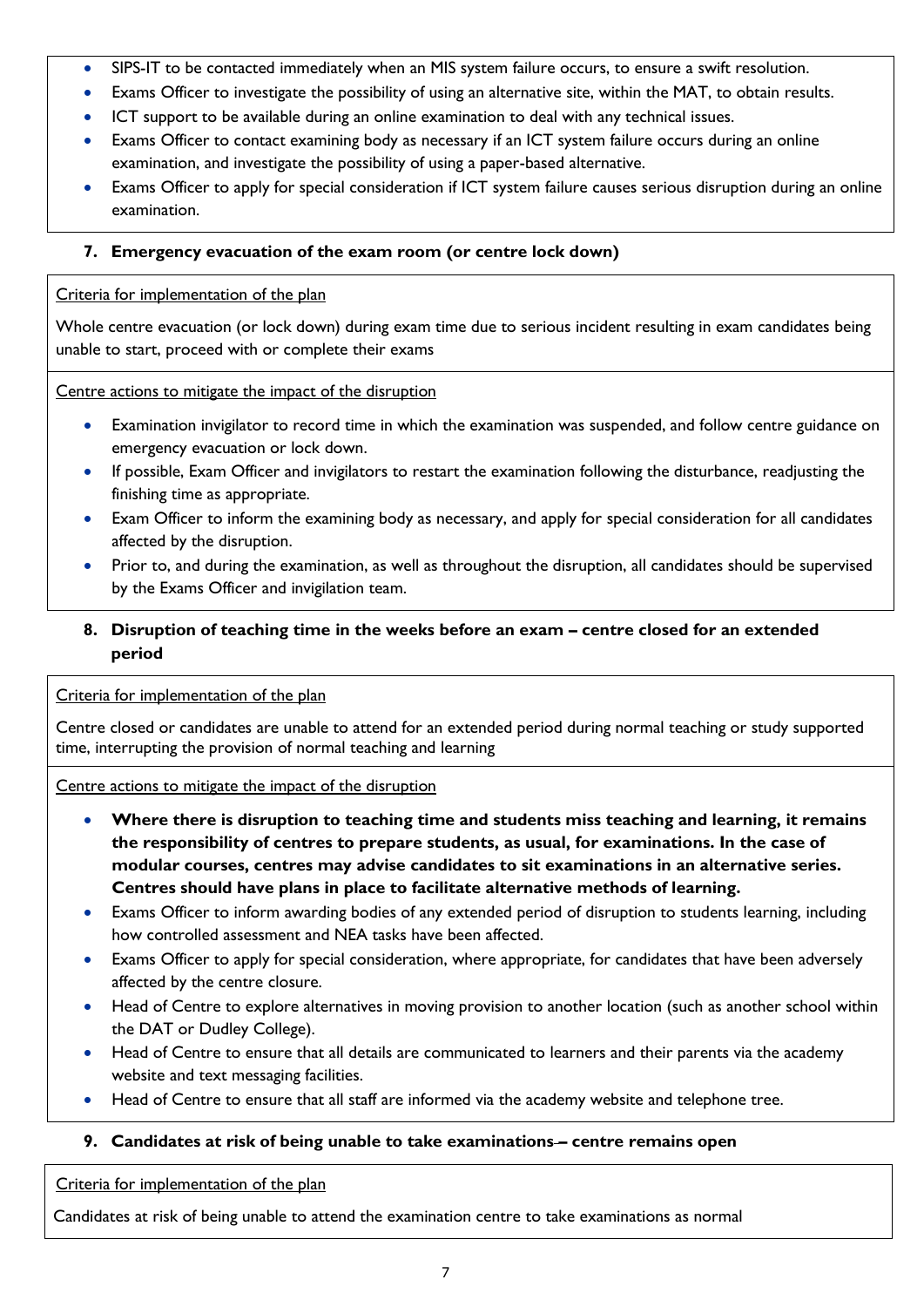Centre actions to mitigate the impact of the disruption

- Exam Officer and Learning Mentor to liaise with candidate to identify whether the examination can be sat at an alternative venue in agreement with the relevant awarding body.
- Exam Officer to apply for special consideration for candidates that have met the minimum requirements, and have a medical certificate, or have been advised by the centre not to attend the examination.

## <span id="page-7-0"></span>10. **Centre at risk of being unable to open as normal during the examination period**

(including in the event of the centre being unavailable for examinations owing to an unforeseen emergency)

Criteria for implementation of the plan

Centre at risk of being unable to open as normal for scheduled examinations

Centre actions to mitigate the impact of the disruption

- Head of Centre to decide if the centre can be opened for examination candidates only.
- Head of Centre to explore the alternatives in moving the examination to another location (such as another school with the DAT or Dudley College).
- Exams Officer to inform relevant awarding bodies if the centre cannot be opened for a scheduled examination.
- Exams Officer to apply for special consideration, where appropriate, for candidates that have been adversely affected by the centre closure.
- Head of Centre to ensure that all details are communicated to learners and their parents via the academy website and text messaging facility.

## <span id="page-7-1"></span>**11. Disruption in the distribution of examination papers**

Criteria for implementation of the plan

Disruption to the distribution of examination papers to the centre in advance of examinations

Centre actions to mitigate the impact of the disruption

- Exams Officer to record delivery of all examination papers scheduled for the season to identify any papers that may be in danger of not arriving on time.
- Awarding organisations to provide centres with electronic access to examination papers via a secure external network. Exams Officer to ensure that copies are received, made and stored under secure conditions and have plans in place to facilitate such an action.
- Awarding organisations to provide guidance on the conduct of examinations in such circumstances.
- Head of Centre, along with the Exams Officer and appropriate examining body, to source alternative couriers for the delivery of hard copies.
- As a last resort, and in close collaboration with centres and regulators, awarding organisations to consider scheduling of the examination on an alternative date.

# <span id="page-7-2"></span>**12. Disruption to transporting completed examination scripts**

Criteria for implementation of the plan

Delay in normal collection arrangements for completed examination scripts/assessment evidence

- Exam Offer to seek advice from awarding organisations and the normal courier with regards to a disruption to collection.
- Exams Officer to ensure that completed examination papers are kept in secure storage until they are able to be collected.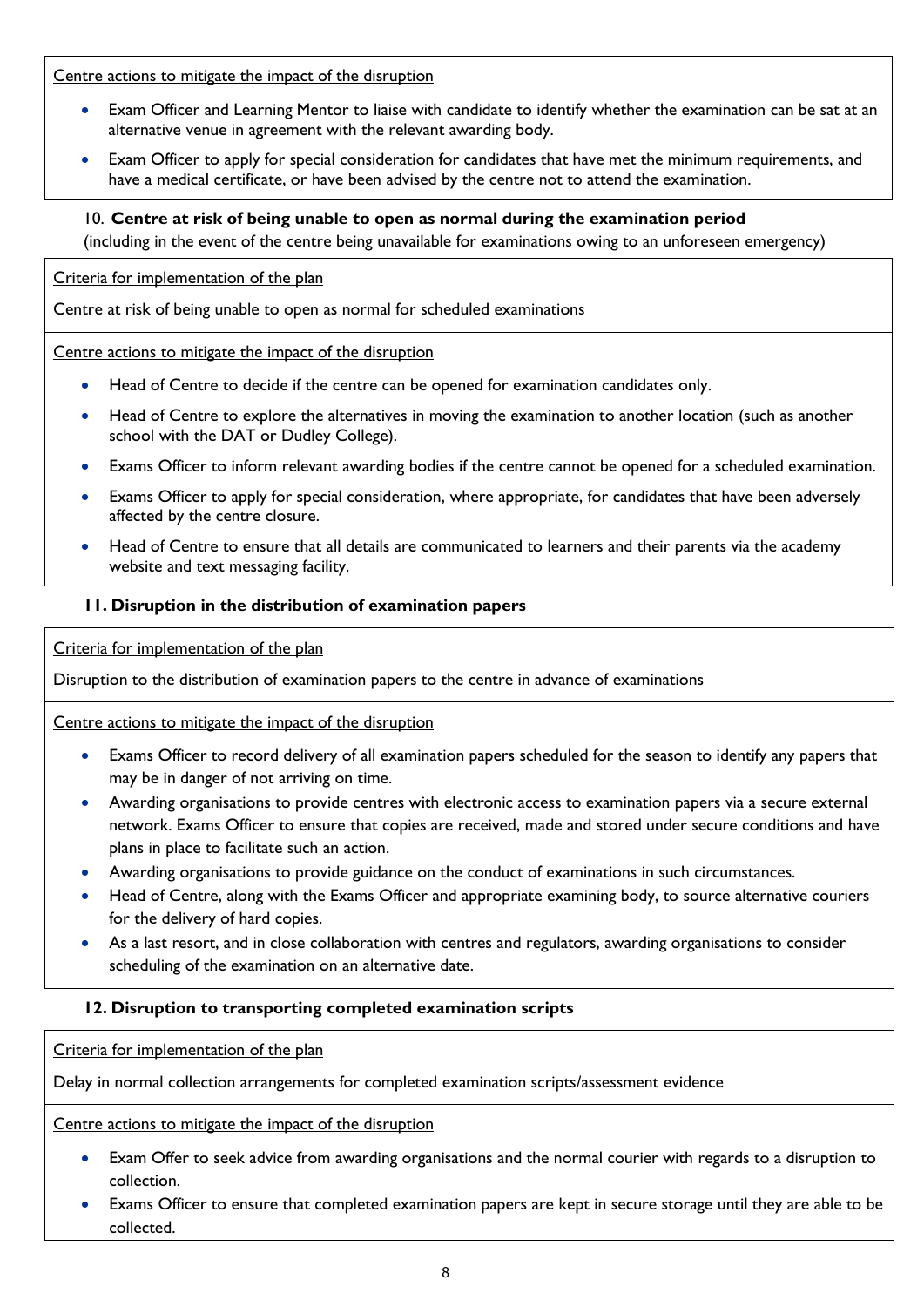- Where examinations are part of the national 'yellow label' service or where awarding bodies arrange collections, centres should contact the relevant awarding bodies for advice and instructions and should not make their own arrangements for transportation unless told to do so by the awarding body
- For any examinations where centres make their own collection arrangements, centres should investigate alternative options that comply with the requirements detailed in the JCQ publication *Instructions for conducting examinations*.

## <span id="page-8-0"></span>**13. Assessment evidence is not available to be marked**

## Criteria for implementation of the plan

Large scale damage to or destruction of completed examination scripts/assessment evidence before it can be marked

Completed examination scripts/assessment evidence does not reach awarding organisations

## Centre actions to mitigate the impact of the disruption

- Exams Officer to inform awarding body of situation as soon as it is discovered, and seek guidance as to next steps.
- Awarding organisations to generate candidate marks for affected assessments based on other appropriate evidence of candidate achievement as defined by the awarding organisations.
- Where marks cannot be generated by awarding organisations candidates may need to retake affected assessment in a subsequent assessment series.

## <span id="page-8-1"></span>14. **Centre unable to distribute results as normal or facilitate post results services**

(including in the event of the centre being unavailable on results day owing to an unforeseen emergency)

Criteria for implementation of the plan

Centre is unable to access or manage the distribution of results to candidates, or to facilitate post-results services

- Distribution of results: Head of Centre to make arrangements to access its results at an alternative site within the DAT, in agreement with the relevant awarding organisation.
- Head of Centre to make arrangements for candidates results to be posted from an alternative site within the DAT.
- Facilitation of post results services: Head of Centre to make arrangements to make post results requests at an alternative location.
- Exams Officer to contact the relevant awarding organisation if electronic post results requests are not possible.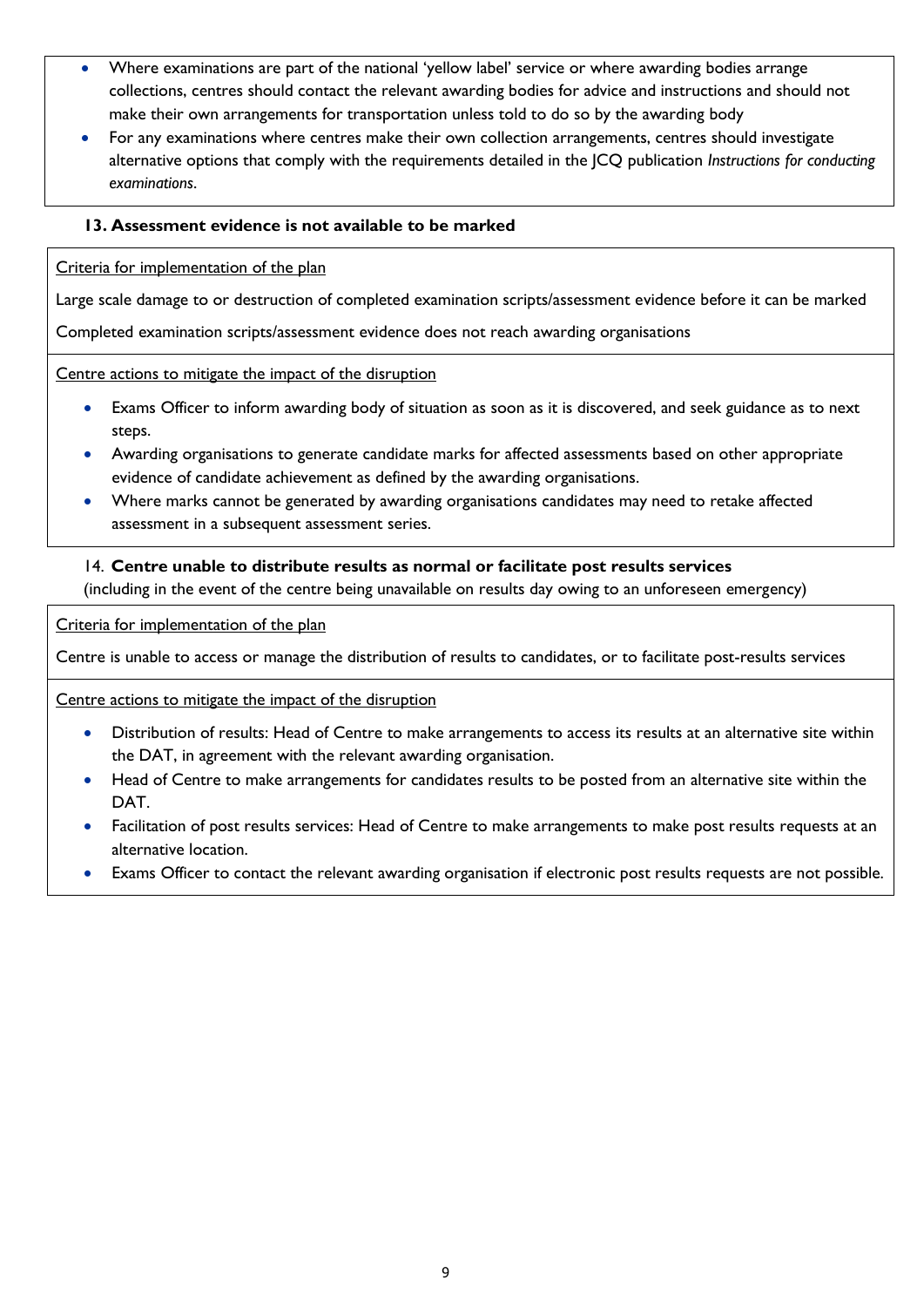# <span id="page-9-0"></span>**Further guidance to inform procedures and implement contingency planning**

# <span id="page-9-1"></span>**Ofqual**

## **What schools and colleges and other centres should do if exams or other assessments are seriously disrupted**

## **Contingency planning**

You should prepare for possible disruption to exams and other assessments and make sure staff are aware of these plans.

## **Covid specific guidance**

When drafting contingency plans, you should consider the following guidance:

- actions for schools during the [coronavirus](https://www.gov.uk/government/publications/actions-for-schools-during-the-coronavirus-outbreak) outbreak from the Department for Education in England
- actions for FE colleges and providers during the [coronavirus](https://www.gov.uk/government/publications/coronavirus-covid-19-maintaining-further-education-provision) outbreak from the Department for Education in England
- [responsibility](https://www.gov.uk/government/publications/responsibility-for-autumn-gcse-as-and-a-level-exam-series) for exams from the Department for Education in England
- vocational, technical and other general [qualifications](https://www.gov.uk/government/collections/vocational-technical-and-other-general-qualifications-in-2022) in 2022 from Ofqual (regulator)
- GCSE, AS and A level [qualifications](https://www.gov.uk/government/collections/gcse-as-and-a-level-qualifications-in-2022) in 2022 from Ofqual (regulator)
- education and childcare: [coronavirus](https://gov.wales/education-coronavirus) from Welsh Government
- [Qualifications](https://www.qualificationswales.org/english/) Wales homepage from Qualifications Wales (regulator)
- coronavirus [\(COVID-19\):](https://www.education-ni.gov.uk/publications/coronavirus-covid-19-guidance-school-and-educational-settings-northern-ireland) guidance for school and educational settings in Northern Ireland from Department of Education in Northern Ireland
- coronavirus [\(COVID-19\)](https://ccea.org.uk/regulation/coronavirus) (information from CCEA) information on vocational, technical and general qualifications from CCEA Regulation

### **General contingency guidance**

- [emergency](https://www.gov.uk/guidance/emergencies-and-severe-weather-schools-and-early-years-settings) planning and response from the Department for Education in England
- school organisation: [local-authority-maintained](https://www.gov.uk/government/publications/school-organisation-maintained-schools) schools from the Department for Education in England
- [exceptional](https://www.education-ni.gov.uk/articles/exceptional-closure-days) closure days from the Department of Education in Northern Ireland
- checklist [exceptional](https://www.education-ni.gov.uk/publications/checklist-exceptional-closure-schools) closure of schools from the Department of Education in Northern Ireland
- school terms and school [closures](https://www.nidirect.gov.uk/articles/school-terms-and-school-closures) from NI Direct
- opening schools in [extremely](https://gov.wales/opening-schools-extremely-bad-weather-guidance-schools) bad weather guidance for schools from the Welsh Government
- bomb [threats](https://www.gov.uk/government/publications/crowded-places-guidance/bomb-threats) procedures for handling bomb threats from the National Counter Terrorism Security Office

#### **Disruption to assessments or exams**

In the absence of any instruction from the relevant awarding organisation, you should make sure that any exam or timetabled assessment takes place if it is possible to hold it. This may mean relocating to alternative premises. You should discuss alternative arrangements with your awarding organisation if:

- the exam or assessment cannot take place
- a student misses an exam or loses their assessment due to an emergency, or other event, outside of the student's control See also the ICQ Joint [Contingency](https://www.jcq.org.uk/exams-office/other-documents/jcq-joint-contingency-plan/) Plan for the Examination System in England, Wales and Northern Ireland.

## **Steps you should take**

## **Exam planning**

Review contingency plans well in advance of each exam or assessment series. Consider how, if the contingency plan is invoked, you will comply with the awarding organisation's requirements.

#### **In the event of disruption**

- 1. Contact the relevant awarding organisation and follow its instructions.
- 2. Take advice, or follow instructions, from relevant local or national agencies in deciding whether your centre is able to open.
- 3. Identify whether the exam or timetabled assessment can be sat at an alternative venue, in agreement with the relevant awarding organisation, ensuring the secure transportation of questions papers or assessment materials to the alternative venue.
- 4. Where accommodation is limited, prioritise students whose progression will be severely delayed if they do not take their exam or timetabled assessment when planned.
- 5. In the event of an evacuation during an examination please refer to JCQ's Centre emergency evacuation [procedure.](https://www.jcq.org.uk/exams-office/ice---instructions-for-conducting-examinations/centre-emergency-evacuation-procedure)
- 6. Communicate with parents, carers and students any changes to the exam or assessment timetable or to the venue.
- 7. Communicate with any external assessors or relevant third parties regarding any changes to the exam or assessment timetable.

#### **After the exam**

- 1. Consider whether any students' ability to take the assessment or demonstrate their level of attainment has been materially affected and, if so, apply for special consideration.
- 2. Advise students, where appropriate, of the opportunities to take their exam or assessment at a later date.
- 3. Ensure that scripts are stored under secure conditions.
- 4. Return scripts to awarding organisations in line with their instructions. Never make alternative arrangements for the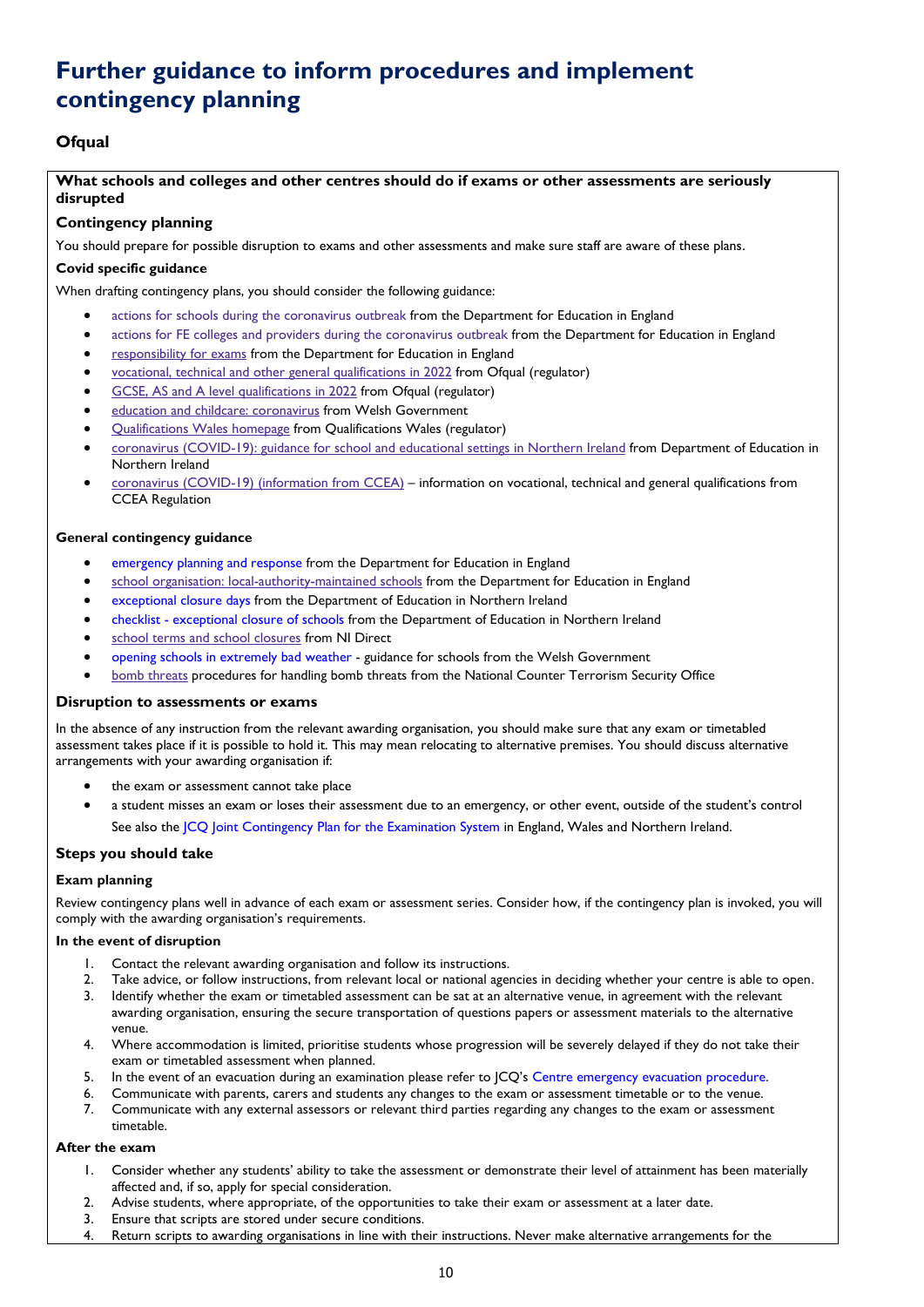## **Steps the awarding organisation should take**

### **Exam planning**

- 1. Establish and maintain, and at all times comply with, an up-to-date, written contingency plan.
- 2. Ensure that the arrangements in place with centres and other third parties enable them to deliver and award qualifications in accordance with their conditions of recognition.

### **In the event of disruption**

- Take all reasonable steps to mitigate any adverse effect, in relation to their qualifications, arising from any disruption.
- 2. Provide effective guidance to any of their centres delivering qualifications.
- 3. Ensure that where an assessment must be completed under specified conditions, students complete the assessment under those conditions (other than where any reasonable adjustments or special considerations require alternative conditions).
- 4. Promptly notify the relevant regulators about any event which could have an adverse effect on students, standards or public confidence.
- 5. Coordinate its communications with the relevant regulators where the disruption has an impact on multiple centres or a wide range of learners.

#### **After the exam**

Consider any requests for special consideration for affected students. For example, those who may have lost their internally assessed work or whose performance in assessments or exams could have been affected by the disruption.

### **If any students miss an exam or are disadvantaged by the disruption**

If some of the students have been adversely affected by the disruption, you should ask the awarding organisation about applying for special consideration.

Decisions about special consideration, when it is or is not appropriate, is for each awarding organisation to make. Their decisions might be different for different qualifications and for different subjects.

See also JCQ's guidance on special [considerations](https://www.jcq.org.uk/exams-office/access-arrangements-and-special-consideration/regulations-and-guidance)

### **Wider communications**

The regulators, [Ofqual](https://www.gov.uk/ofqual) in England, [Qualifications](http://qualificationswales.org/) Wales in Wales and CCEA [Regulation](http://ccea.org.uk/) in Northern Ireland, will share timely and accurate information, as required, with awarding organisations, government departments and other stakeholders.

Th[e Department](https://www.gov.uk/government/organisations/department-for-education) for Education in England, the [Department](https://www.education-ni.gov.uk/) of Education in Northern Ireland and the Welsh [Government](http://gov.wales/topics/educationandskills/?lang=en) will inform the relevant government ministers as soon as it becomes apparent that there will be significant local or national disruption; and ensure that they are kept updated until the matter is resolved.

Awarding organisations will alert the [Universities](https://www.ucas.com/) and Colleges Admissions Service (UCAS) and the Central [Applications](http://www.cao.ie/) Office (CAO) about any impact of the disruption on their deadlines and liaise regarding student progression to further and higher education.

Awarding organisations will alert relevant professional bodies or employer groups if the impact of disruption particularly affects them.

#### **Widespread national disruption to the taking of examinations or assessments**

The governments' view across England, Wales and Northern Ireland is education should continue in 2021 to 2022 with schools remaining open and that examinations and assessments will go ahead in both autumn 2021 and summer 2022.

As education is devolved, in the event of any widespread sustained national disruption to examinations or assessments, national government departments will communicate with regulators, awarding organisations and centres prior to a public announcement. Regulators will provide advice to government departments on implications for exam timetables.

We will update this page as necessary, with any further relevant links, should national disruption occur.

(Ofqual guidance extract above taken directly from the Exam system contingency plan: England, Wales and Northern Ireland - **What schools and colleges and other centres should do if exams or other assessments are seriously disrupted** (updated 30 September 2021) [https://www.gov.uk/government/publications/exam-system-contingency-plan-england-wales-and-northern-ireland/what](https://www.gov.uk/government/publications/exam-system-contingency-plan-england-wales-and-northern-ireland/what-schools-and-colleges-should-do-if-exams-or-other-assessments-are-seriously-disrupted)[schools-and-colleges-should-do-if-exams-or-other-assessments-are-seriously-disrupted](https://www.gov.uk/government/publications/exam-system-contingency-plan-england-wales-and-northern-ireland/what-schools-and-colleges-should-do-if-exams-or-other-assessments-are-seriously-disrupted))

# <span id="page-10-0"></span>**JCQ**

15.1 The qualification regulators, awarding bodies and government departments responsible for education have prepared and agreed information for schools and colleges in the event of examinations being seriously disrupted. This jointly agreed information will ensure consistency of response in the event of major disruption to the examinations system affecting significant numbers of candidates.

Further information may be found at: [https://www.gov.uk/government/publications/exam-system-contingency-plan-england-wales-and-northern](https://www.gov.uk/government/publications/exam-system-contingency-plan-england-wales-and-northern-ireland/what-schools-and-colleges-should-do-if-exams-or-other-assessments-are-seriously-disrupted)[ireland/what-schools-and-colleges-should-do-if-exams-or-other-assessments-are-seriously-disrupted](https://www.gov.uk/government/publications/exam-system-contingency-plan-england-wales-and-northern-ireland/what-schools-and-colleges-should-do-if-exams-or-other-assessments-are-seriously-disrupted)

15.2 In addition, awarding bodies have their own well-established contingency plans in place to respond to disruptions. It is important that exams officers who are facing disruption liaise directly with the relevant awarding body/bodies.

15.3 Centres should prepare plans for any disruption to examinations as part of their general emergency planning. It is important to ensure that relevant centre staff are familiar with the plan. Consideration should be given as to how these arrangements will be communicated to candidates, parents and staff should disruption to examinations occur.

15.4 In the event that the head of centre decides the centre cannot be opened for scheduled examinations, the relevant awarding body must be informed as soon as possible. Awarding bodies will be able to offer advice regarding the alternative arrangements for conducting examinations that may be available and the options for candidates who have not been able to take scheduled examinations.

15.5 The awarding bodies will designate a 'contingency day' for examinations, summer 2022. This is consistent with the qualification regulators'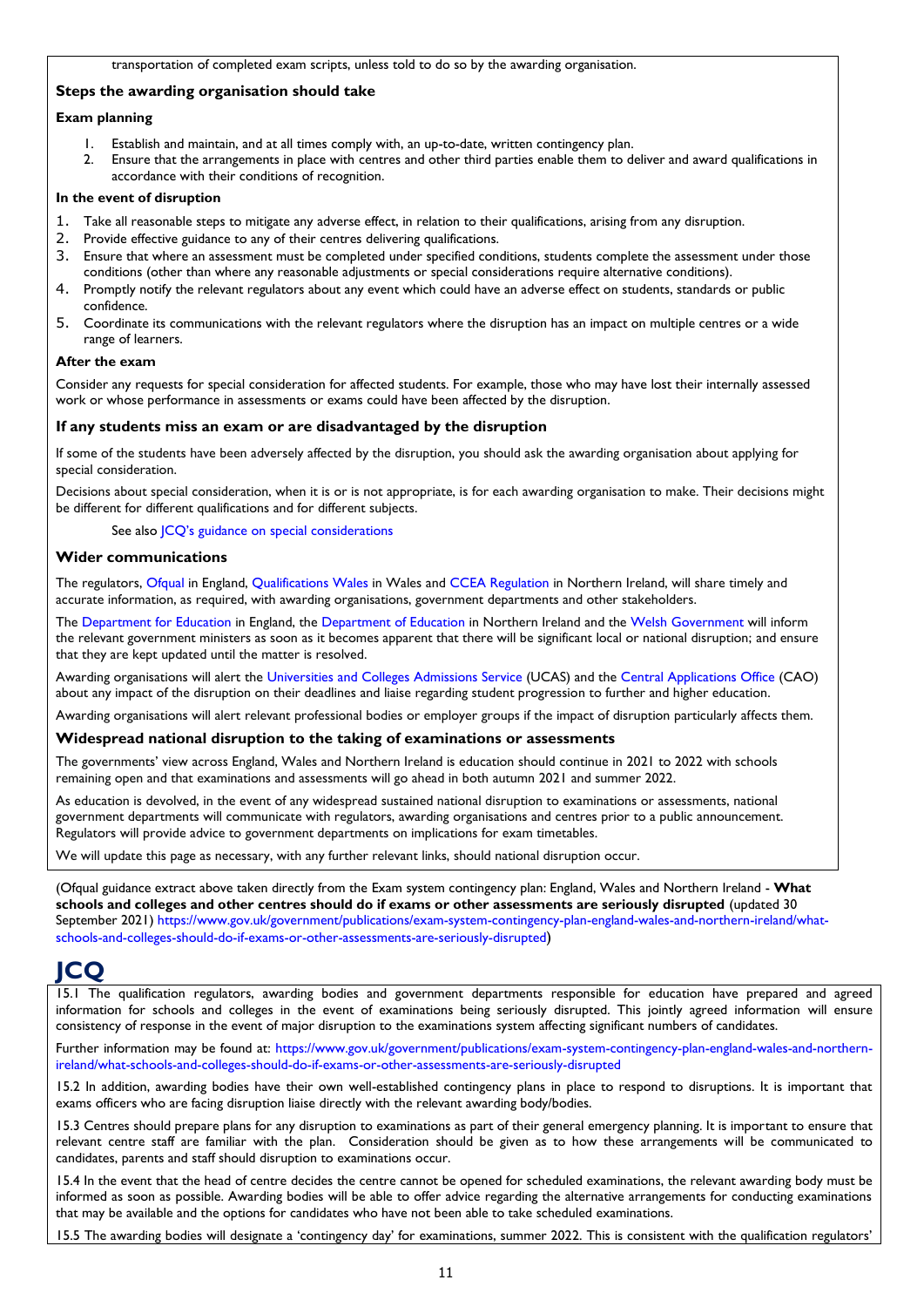document *Exam system contingency plan: England, Wales and Northern Ireland*: [https://www.gov.uk/government/publications/exam-system](https://www.gov.uk/government/publications/exam-system-contingency-plan-england-wales-and-northern-ireland)[contingency-plan-england-wales-and-northern-ireland](https://www.gov.uk/government/publications/exam-system-contingency-plan-england-wales-and-northern-ireland)

The designation of a 'contingency day' within the common examination timetable is in the event of national or significant local disruption to examinations. It is part of the awarding bodies' standard contingency planning for examinations.

In the event of national disruption to a day of examinations in summer 2022, the awarding bodies will liaise with the qualification regulators and government departments to agree the most appropriate option for managing the impact. As a last resort the affected examinations will be rescheduled. Although every effort would be taken to keep the impact to a minimum, it is possible that there could be more than one timetable date affected following the disruption, up to and including the contingency day. Centres will be alerted if it is agreed to reschedule the examinations and the affected candidates will be expected to make themselves available in such circumstances. The decision regarding the rescheduling of examinations will always rest with the awarding body. The centre must conduct the examination on the scheduled date unless instructed to do otherwise by the awarding body.

Where candidates choose not to be available for the rescheduled examination(s) for reasons other than those traditionally covered by special consideration, they will not be eligible for enhanced grading arrangements. Centres must therefore ensure candidates and parents are aware of this contingency arrangement so that they may take it into account when making their plans for the summer. However, the awarding bodies will not insist upon candidates being available throughout the entire timetable period as a matter of course.

(JCQ guidance above taken directly from **Instructions for Conducting Examination**s 2021-2022 [http://www.jcq.org.uk/exams](http://www.jcq.org.uk/exams-office/ice---instructions-for-conducting-examinations)[office/ice---instructions-for-conducting-examinations,](http://www.jcq.org.uk/exams-office/ice---instructions-for-conducting-examinations) section 15, Contingency planning)

JCQ Joint Contingency Plan [www.jcq.org.uk/exams-office/other-documents](http://www.jcq.org.uk/exams-office/other-documents)

This Notice is based on guidance provided within the JCQ Joint Contingency Plan, which is available from the JCQ website: **[www.jcq.org.uk/exams-office/other-documents/jcq-joint-contingency-plan](https://www.jcq.org.uk/exams-office/other-documents/jcq-joint-contingency-plan)**

In the event of widespread disruption to the examination system, all centres **must** have contingency plans in place. There are three main categories of disruption, which are outlined below.

#### **Candidates at risk of being unable to take examinations – centres remain open**

Centres' contingency plans should focus on options that enable candidates to take their examinations. As part of these preparations, centres should take into account the guidance provided in the JCQ publication Instructions for conducting examinations: http://www.jcq.org.uk/examsoffice/ice---instructions-for- conducting-examinations

- consider moving the starting times of the examination for all candidates (see **section 6.2** of the JCQ publication Instructions for conducting examinations)
- being aware of the rules for very late arrivals (see **section 21** of the JCQ publication Instructions for conducting examinations).

Wherever possible, it is always in the best interest for candidates to sit the examination. However, if candidates who are unable to sit the examination meet the criteria, special consideration through absence for acceptable reasons is an option (see **Chapter 4** of the JCQ publication A guide to the special consideration process: https://www.jcq.org.uk/exams-office/access-arrangements-and-specialconsideration/regulations-and-guidance

Please do not hesitate to call the relevant awarding body if you require additional support or guidance in the event of disruption to examinations.

#### **Centres at risk of being unable to open as normal during the examination period**

As above, centres' contingency plans must focus on enabling candidates to take their examinations if the centre is at risk of being unable to open as normal.

The responsibility for deciding whether it is safe for a centre to open lies with the head of centre who is responsible for taking advice or following instructions from relevant local or national agencies.

Information on what centres should do if examinations or other assessments are seriously disrupted can be found in the three country regulators' exam system contingency plan:

**[www.gov.uk/government/publications/exam-system-contingency-plan-england-wales-and-northern ireland/what-schools-and](https://www.gov.uk/government/publications/exam-system-contingency-plan-england-wales-and-northern-ireland/what-schools-and-colleges-should-do-if-exams-or-other-assessments-are-seriously-disrupted)[colleges-should-do-if-exams-or-other-assessments-are-seriously-disrupted](https://www.gov.uk/government/publications/exam-system-contingency-plan-england-wales-and-northern-ireland/what-schools-and-colleges-should-do-if-exams-or-other-assessments-are-seriously-disrupted)**

Special consideration through absence for acceptable reasons is also available as an option if all other avenues have been exhausted and candidates meet the relevant criteria.

Please do not hesitate to call the relevant awarding body if you require additional support or guidance in the event of disruption to your examinations.

#### **Disruption to transporting completed examination scripts**

If there is a delay in normal collection arrangements for completed examination scripts:

- where examinations are part of the national 'yellow label' service or where awarding bodies arrange collections, centres should **contact the relevant awarding bodies** for advice and instructions.
- for examinations where centres make their own collection arrangements, they should **investigate alternative options** that comply with the ICO publication Instructions for conducting examinations
- completed scripts **must** be stored securely until they are collected.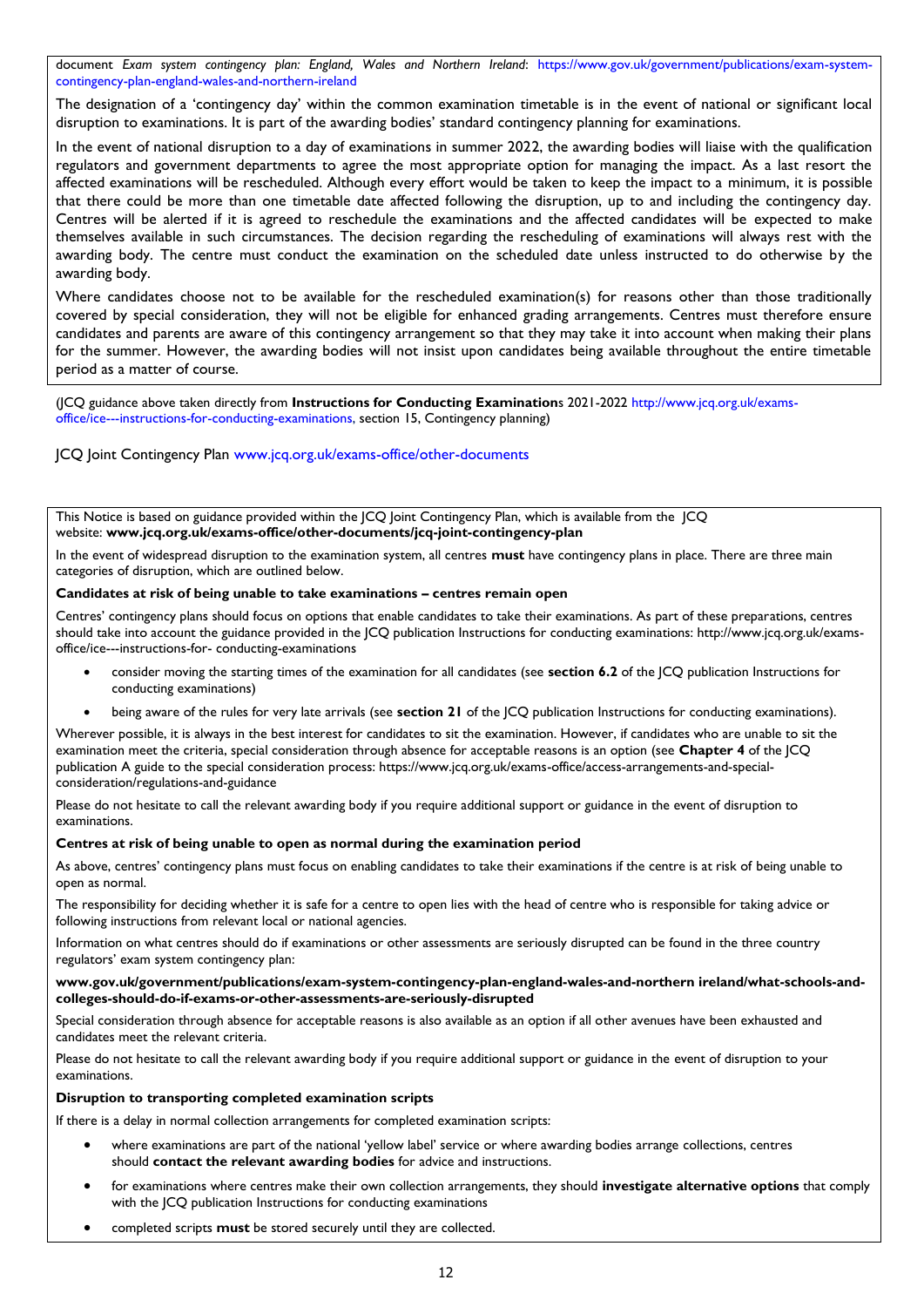### **Summary of centre and awarding body responsibilities**

Examination centres are responsible for:

- preparing plans for any disruption to examinations as part of centres' general emergency planning deciding whether the centre can open for examinations as scheduled and informing relevant awarding bodies if the centre is unable to open
- exploring the opportunities for alternative arrangements if the centre cannot open for examinations and agreeing such arrangements with the awarding bodies
- judging whether candidates meet the requirements for special consideration because of any disruption and submitting these requests to the relevant awarding bodies
- assessing their circumstances and liaising with awarding bodies in the event of disruption to the transportation of papers.

Awarding bodies are responsible for:

- ensuring centres receive examination materials for scheduled examinations
- advising centres on possible alternative examination arrangements and declining/approving proposals for alternative examination arrangements
- evaluating and declining/approving requests for special consideration.

#### **Contacting the awarding bodies**

In all cases, if there are any concerns, please contact the relevant awarding body for advice:

### **AQA**

0800 197 7162 **[eos@aqa.org.uk](mailto:eos@aqa.org.uk) CCEA** 028 9026 1212, 028 9026 1293, 028 9026 1425

**[centresupport@ccea.org.uk](mailto:centresupport@ccea.org.uk)**

**OCR**

01223 553998 **[support@ocr.org.uk](mailto:support@ocr.org.uk)**

**Pearson**

0344 463 2535

# **WJEC**

02920 265 077 **[exams@wjec.co.uk](mailto:exams@wjec.co.uk)**

(JCQ guidance above taken directly from the notice - **Preparing for disruption to examinations** effective from 11 October 2021 [www.jcq.org.uk/preparing-for-disruption-to-examinations/\)](http://www.jcq.org.uk/preparing-for-disruption-to-examinations/)

General Regulations for Approved Centres [www.jcq.org.uk/exams-office/general-regulations](http://www.jcq.org.uk/exams-office/general-regulations)

Guidance notes on alternative site arrangements [www.jcq.org.uk/exams-office/online-forms](http://www.jcq.org.uk/exams-office/online-forms)

Guidance notes for transferred candidates [www.jcq.org.uk/exams-office/online-forms](http://www.jcq.org.uk/exams-office/online-forms)

Instructions for Conducting Examinations [www.jcq.org.uk/exams-office/ice---instructions-for-conducting-examinations](http://www.jcq.org.uk/exams-office/ice---instructions-for-conducting-examinations) 

A guide to the special consideration process [www.jcq.org.uk/exams-office/access-arrangements-and-special](http://www.jcq.org.uk/exams-office/access-arrangements-and-special-consideration/regulations-and-guidance)[consideration/regulations-and-guidance](http://www.jcq.org.uk/exams-office/access-arrangements-and-special-consideration/regulations-and-guidance)

## <span id="page-12-0"></span>**GOV.UK**

Emergency planning and response: Severe weather; Exam disruption; Coronavirus (COVID-19) [www.gov.uk/guidance/emergencies-and-severe-weather-schools-and-early-years-settings](http://www.gov.uk/guidance/emergencies-and-severe-weather-schools-and-early-years-settings)

School organisation: local-authority-maintained schools

[www.gov.uk/government/publications/school-organisation-maintained-schools](http://www.gov.uk/government/publications/school-organisation-maintained-schools)

Dispatch of exam scripts guide: Ensuring the service runs smoothly; Contingency planning <https://www.gov.uk/government/publications/dispatch-of-exam-scripts-yellow-label-service>

## <span id="page-12-1"></span>**Wales**

School closures: examinations [gov.wales/school-closures-examinations](https://gov.wales/school-closures-examinations)

Opening schools in extremely bad weather: guidance for schools [gov.wales/opening-schools-extremely-bad-weather](https://gov.wales/opening-schools-extremely-bad-weather-guidance-schools)[guidance-schools](https://gov.wales/opening-schools-extremely-bad-weather-guidance-schools)